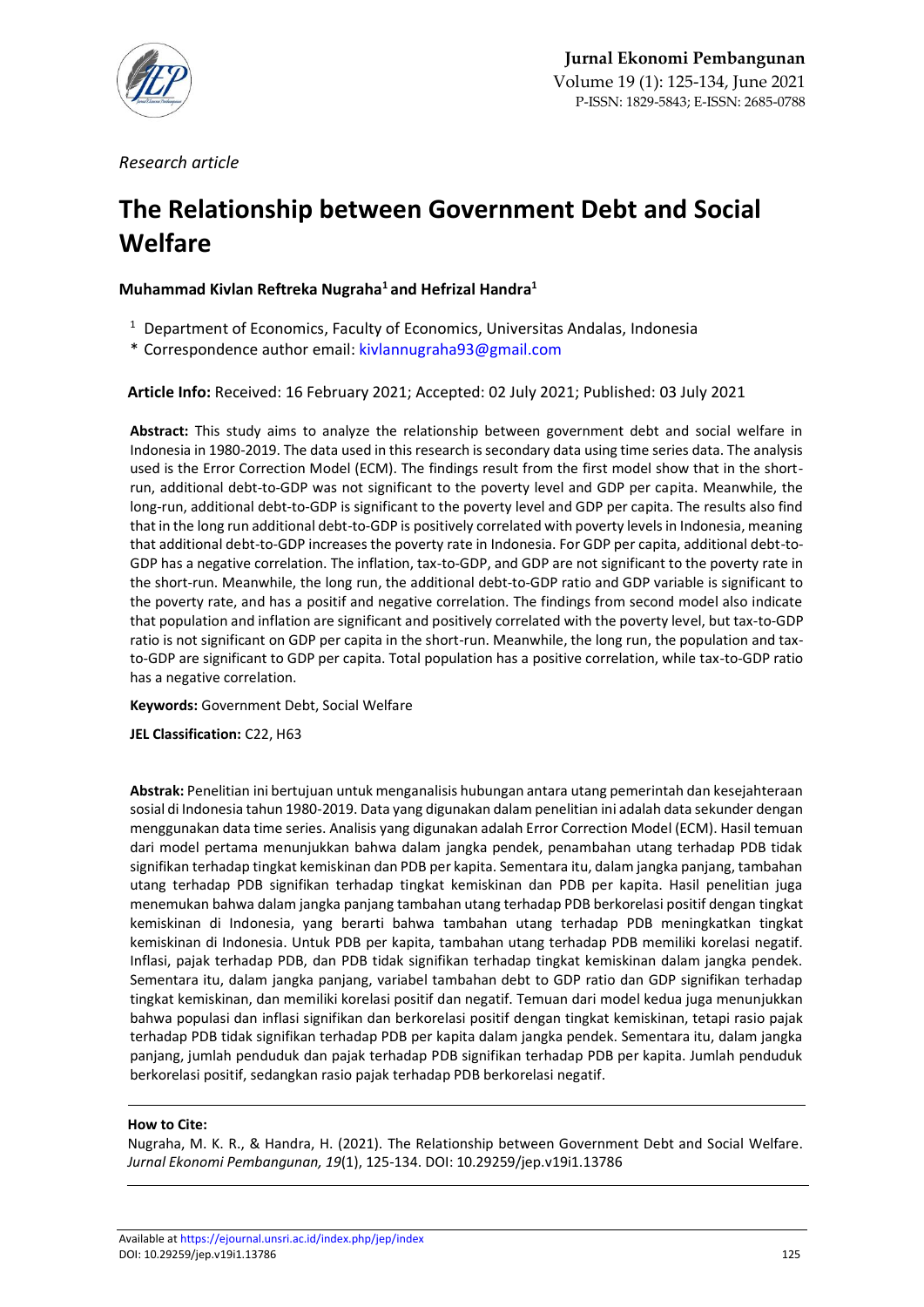#### **1. INTRODUCTION**

To strengthen a country's economy condition, it requires sustainable development. Many developing countries including Indonesia face the problem of limited financial capital for development (Gurtner, 2010). They have lack of revenues to finance expenditure needs, which lead to budget deficit. In order to overcome the deficit, Indonesia carries out debts. According to Todaro & Smith (2011) since 1970 the Indonesian economy has increased significantly, during Pelita I it has increased by 7% per year. GDP per capita community grew US\$. 70 in 1967 to US\$. 1,110 in 1997. However, increasing government debt raises new concerns about the impact of future debt. The debt shifted from bilateral/multilateral debt to debt securities. Based on data from the largest creditor country for Indonesia, Singapore was 69353 million US \$ in 2019. The largest creditor institutions for Indonesia are IBRD (World Bank) and ADB. The total government foreign debt in 2019 is around US \$ 403.68 million. In 2019, Indonesia's total debt of IDR 5611.56 trillion is equivalent to 403.68 million in US \$. The composition of government debt in 2019 was 58.7: 41.3 (58.7% in rupiah, 41.3% in foreign currency).

On a formal basis, debt is the revenue used to increase investment to boost economic growth. Meanwhile, based on its function, debt is one of the choices of sources to finance those used in development (Anning et al., 2016; and Syaparuddin & Dahmiri, 2010). According to Akram (2016), debt can be disastrous for a country. The economy in a country that is in debt is not getting better, it can even get worse. The situation above is a conclusion from the results of his research. This conclusion suggests that in the 1980s developed countries (usually creditor countries) flowed capital from developed countries in the form of official development assistance and export credit, and private capital flows such as bilateral and multilateral aid.

According to the regulations, Indonesia will use every debt for development spending. The hope is that funding for various developments and economic growth can be seen by increasing the value of GDP and creating jobs, which in turn can help reduce poverty. In terms of quality and quantity, Indonesia's debt situation cannot be separated from the previous economic situation. In other words, the previous year's poor economic performance caused debt problems. Even so, the government in the debt government is always there to finance the development budget deficit (Satya, 2016).

Debt is a source of data on budget and economic development. Debt is used to finance government spending so that future economic plans can be supported, which can encourage future economic growth. An economy that thrives in calculating employment and economizing (Arsyad, 2010; and Kusumasari, 2020). According to the State Finance Law No. 17/2013 the maximum budget deficit (APBN and APBD) covered by debt is 3% of GDP. This is in line with the 1992 the Treaty of Maastricht, which states that the maximum budget deficit covered by debt is 3% of GDP with concessions. According to the State Finance Law Number 17 of 2003, the maximum total debt of the central and local governments is 60% of GDP. This is in line with the Treaty of Maastricht in 1992, according to him, the maximum total debt of the central and local governments is 60% of GDP with concessions (Stein, 2015).

A debt-financed government budget deficit results in an increase in individual consumption which reduces the saving rate and leads to an increase in interest rates. Rising interest rates result in lower private investment. Classical economists concluded that solving the government deficit with debt would cause private investment to decline. Keynesian states that debt in the short-run will benefit the economy. According to Keynesian, the state budget which is financing from debt has a significant effect on welfare or economic growth, because it will increase income and welfare so that consumption will increase (Eisner, 2000).

According to the Ricardian Equivalent theory, the government cannot trigger welfare or economic growth that is financed by debt because it will not change demand (Mankiw, 2009). This is because the intelligent people know that in the future, taxes will be greater than government debt. So, people would rather save excess money than spend money on consumption. The Ricardian Equivalence theory sees that the tax in the coming year is equivalent to the current debt. The result of this view is that debt financed by tax cuts will have no future impact. Assume national savings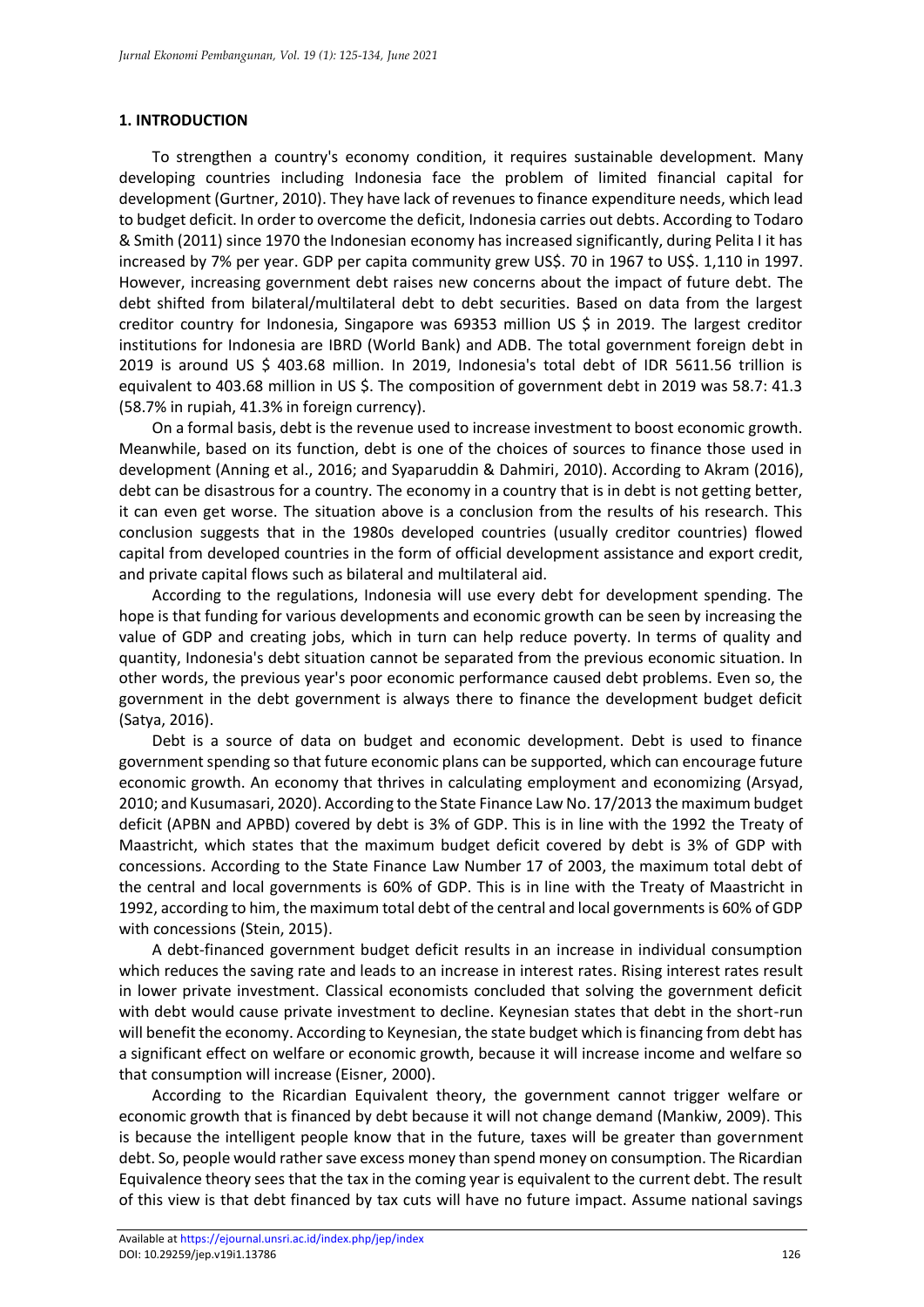are fixed amounts of private savings and government savings. Therefore, an increase in private savings will reduce government savings. As a result, the relationship between debt and social welfare is that cutting taxes on debt will not affect people's welfare (Eisner, 2000)..

The positive impact of debt is its impact on economic development and social welfare. The flow of debt increases domestic income and saving, so debt will have a positive multiplier effect on the economy. The reason is that an increase in the flow of debt for investment will increase domestic income and savings. Debt is needed in order to encourage a positive impact on people's welfare, namely increasing GDP per capita and alleviating poverty (Eisner, 2000).

Social welfare is a series of social, material and spiritual life and livelihood that includes a sense of security, morality, and inner and outer peace, so that every community can work hard to satisfy themselves so that their physical, mental and social needs are beneficial to themselves, their families and society. Meanwhile, according to research by Imron (2012) people's welfare is understood as social welfare. Imron (2012) adds the following to Article 1 paragraph 1 of Law Number 11 of 2009 concerning Social Welfare: Social welfare is to meet the material, spiritual, and social needs of the community so that they can live properly and independently so that the conditions of development can run its social function can be achieved. An increase in social welfare has an impact on (1) increasing income in quantity; (2) better family health in quality; (3) family economic investment in the form of savings.

Economic organization research uses the demand for strategic goods as an index of social welfare. Another measure of social welfare is food expenditure. Social welfare is a reflection of the quality of human life, which is a condition where basic needs are met and the values of life are realized. Family social health and family social welfare refer to families that can give birth to individuals with good growth and development abilities. The concept of social welfare is a national welfare and service system designed to help people obtain social, economic, educational and health needs that are vital for the survival of the community. The welfare of someone who is underprivileged will be very low, and the lack of ability can result in certain functions not being realized, thus reducing their welfare (Hardini & Wasiaturrahma, 2020).

Although it does not have a strong substantive limit on social welfare, the level of social welfare includes food, education, health, and social protection, such as employment opportunities, old age security, and freedom from poverty. The variables usually used to measure people's welfare are HDI, poverty level, GDP per capita, Gini ratio, Gross National happiness, quality of life index, happiness index, population growth rate, population density per km, literacy rate, average length of schooling, life expectancy, per capita expenditure, and number of poor people.

There have been some previous studies that discuss the relationship between debt and people's welfare or economic growth. Ningrum (2018) stated that the development of Indonesia's foreign debt is increasing from year to year. In the short-run, foreign debt has contributed significantly to the financing of national economic development. Then, Syaparuddin and Dahmiri (2010) examined variables that influenced the government's foreign debt. Hanif & Pasaribu (2018) revealed that external debt variable has a significant negative impact on the economic growth of developing countries in the world. Handra and Kurniawan (2020) assessed a long-run relationships between the ratio of government debt to GDP and Indonesia's economic growth. Matiti (2013) assessed that sustainability of Kenya's domestic debt after improving economic performance. Based on the description, this study aims to examine such relationship. It is expected to contribute to the research gap as well as a reference for government fiscal policy.

## **2. RESEARCH METHODS**

## *2.1. Data*

The data in this study are secondary data obtained from Central Bureau of Statistics (BPS) and Ministry of Finance Republic of indonesian during of 1980-2019. The data used are poverty rate data (percent); additional debt/GDP (ratio), inflation (percent); tax revenue/GDP (ratio); real GDP (IDR); GDP per capita (IDR); and the population (persons). The data are detail presented in Table 1 as follows: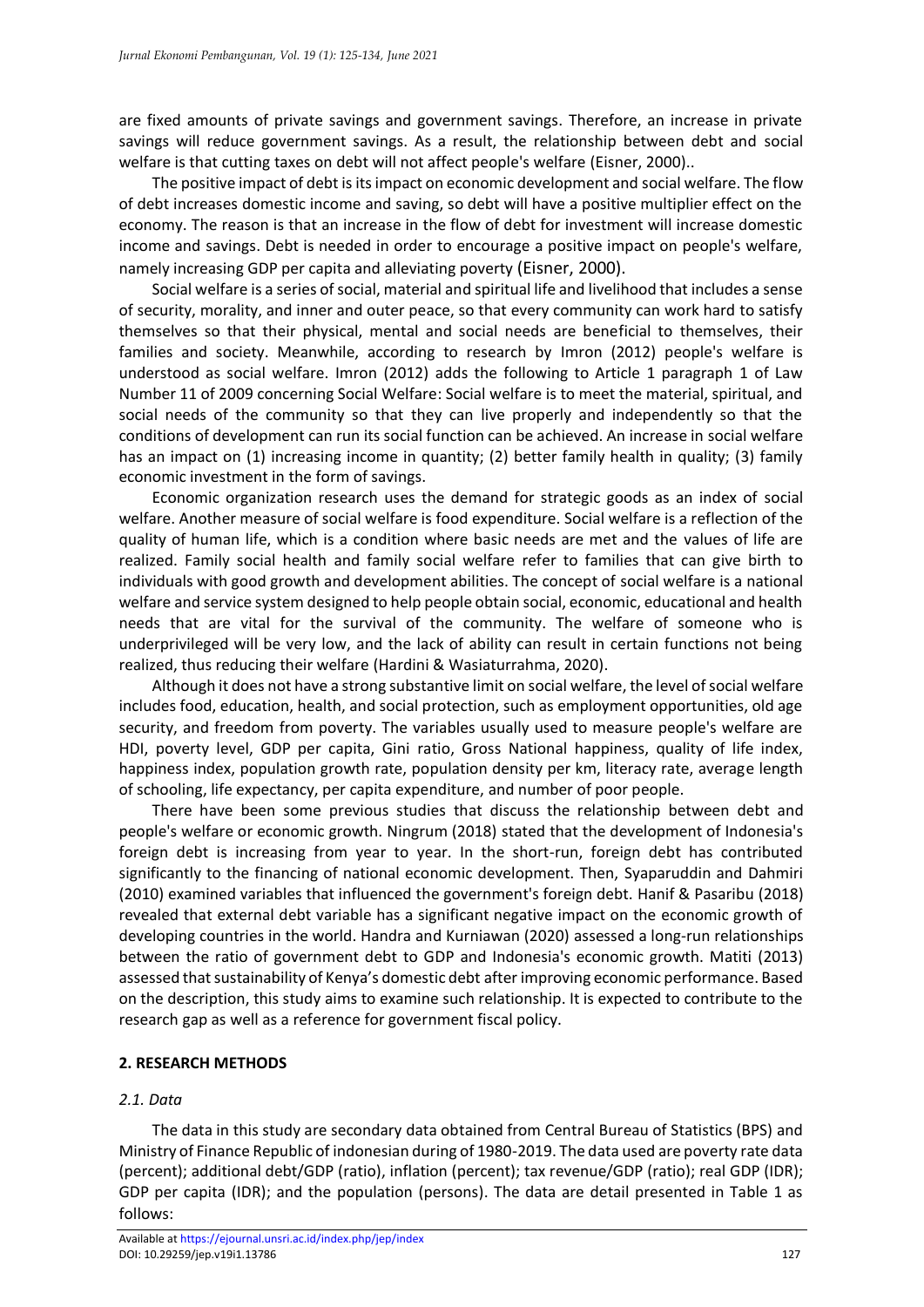| Variable     | Descriptions                                                                                                                             | Measurement | Source              |
|--------------|------------------------------------------------------------------------------------------------------------------------------------------|-------------|---------------------|
| <b>PR</b>    | Poverty rate is conditions that cannot<br>meet basic needs                                                                               | Percent     | <b>BPS</b>          |
| <b>RDEBT</b> | Ratio additional debt to GDP is<br>adoption from annual increase in debt<br>divided by GDP                                               | Ratio       | Ministry of Finance |
| <b>INF</b>   | Inflation is a process of increasing<br>prices continuously and related to<br>market mechanisms such as increasing<br>public consumption | Percent     | <b>BPS</b>          |
| <b>RTAX</b>  | Ratio tax revenue to GDP is adoption<br>from tax revenue each year divided by<br>GDP                                                     | Ratio       | Ministry of Finance |
| GDP          | GDP is the value of all goods and<br>services produced in a country in a<br>certain period (annually)                                    | Rupiah      | <b>BPS</b>          |
| <b>GDPC</b>  | GDP per capita is the average income<br>of the population in a country.                                                                  | Rupiah      | <b>BPS</b>          |
| <b>POP</b>   | Total population is the group of people<br>in a certain area and time.                                                                   | Persons     | <b>BPS</b>          |

#### **Table 1.** Data and Measurement

#### *2.2 Model Specification*

The research method used is the Error Correction Model (ECM). To analyze the relationship between the dependent variable and the independent variable, various regression analysis methods were used for data processing. The data used in this study is a time series from 1980-2019. The model used in this study was adopted from Ningrum (2018) research. The models used in this research are:

First model for the The long-run model:

$$
PR_t = \alpha_0 + \beta_1 RDEBT_t + \beta_2 INF_t + \beta_3 RTAX_t + \beta_4 GDP_t + e_t
$$
\n(1)

The short-run model:

$$
\Delta PR_t = \alpha_0 + \alpha_1 \Delta RDEB_{Tt} + \alpha_2 \Delta INF_t + \alpha_3 \Delta RTAX_t + \alpha_4 \Delta GDP_t + \beta_1 \Delta RDEBT_{t-1} + \beta_2 \Delta INF_{t-1} + \beta_3 \Delta RTAX_{t-1} + \beta_4 \Delta GDP_{t-1} + ECT_{t-1} + e_t
$$
\n(2)

Where: PR is Indonesia's poverty rate (%);  $RDEBT$  is additional debt-to-GDP (ratio); INF is inflation (%); RTAX is tax-to-GDP (ratio); and GDP is real GDP (Rupiah);  $\alpha$  is intercept;  $\beta$  is regression coefficients;  $ECT$  is error correction term as adjustment coefficient;  $e =$  errorterm,  $t =$  time.

Second model for The long-run model:

$$
GDPC_t = \alpha_0 + \beta_1 RDEBT_t + \beta_2 POP_t + \beta_3 RTAX_t + \beta_4 INF_t + e_t
$$
\n(3)

The short-run model:

$$
\Delta GDPC_t = \alpha_0 + \alpha_1 \Delta RDEBT_t + \alpha_2 \Delta POP_t + \alpha_3 \Delta RTAX_t + \alpha_4 \Delta INF_t + \beta_1 \Delta RDEBT_{t-1} + \beta_2 \Delta POP_{t-1} + \beta_3 \Delta RTAX_{t-1} + \beta_4 \Delta INF_{t-1} + ECT_{t-1} + e_t
$$
\n
$$
(4)
$$

Where:  $GDPC$  is real GDP per capita (Rupiah);  $RDEBT$  is additional debt-to-GDP (ratio); INF is inflation (%); POP is total population (persons); RTAX is tax-to-GDP (ratio);  $\alpha$  is intercept;  $\beta$  is regression coefficients;  $ECT$  is error correction term as adjustment coefficient;  $e =$  errorterm,  $t =$ time.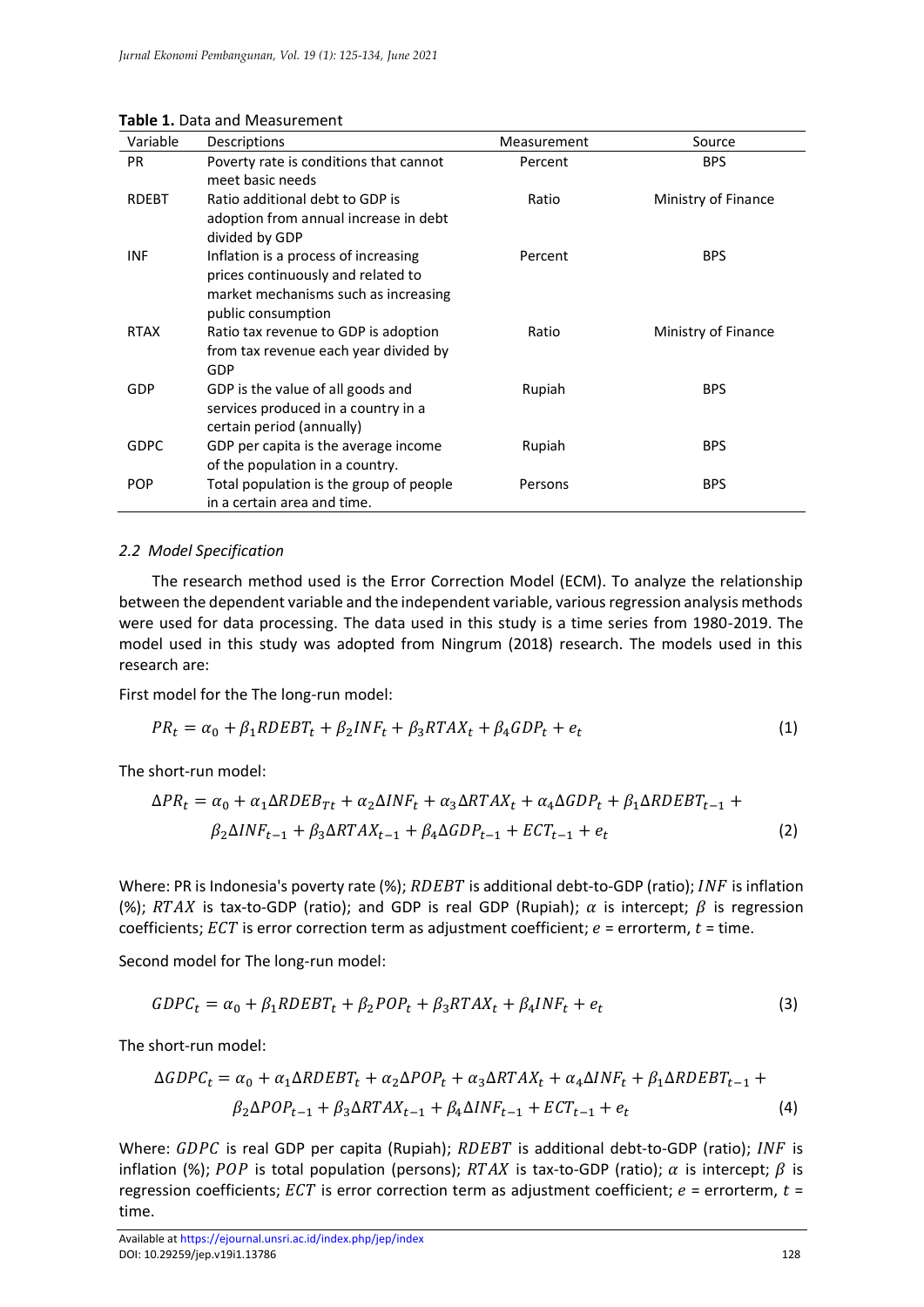#### **3. RESULTS AND DISCUSSION**

#### *3.1. Brief Description of Government Debt and Social Welfare*

Figure 1 show the large debt from bilateral and multilateral to debt securities. Based on data from the largest creditor country for Indonesia is Singapore is 69,353 million US\$ in 2019. The biggest creditor institutions for Indonesia are International Bank for Reconstruction and Development and Asian Development Bank. The total government foreign debt in 2019 is around US\$.403.68 million. In 2019, Indonesia's total debt of IDR.5611.56 trillion is equivalent to 403.68 million in US\$. The composition of government debt in 2019 was 58.7 percent in rupiah and 41.3 percent in foreign currency.



**Figure 1.** Development of Indonesian Debt and Population, 1980-2019 **Source:** BPS, Bank of Indonesia, Ministry of Finance



**Figure 2.** Development of Debt and GDP per capita of Indonesia, 1980-2019 **Source:** BPS, Bank of Indonesia, Ministry of Finance

From Figures 1 and 2 it can be seen that Indonesia's debt is increasing every year. The population of Indonesia also continues to increase every year. However, the number of poor people continues to decline, continues to decline and increases every year. Due to the currency crisis or economic pressures during the 1997/1998 period, Indonesia's GDP per capita fell significantly. From the figure, it can be seen that Indonesia's total debt increases every year, while Indonesia's GDP per capita fluctuates every year.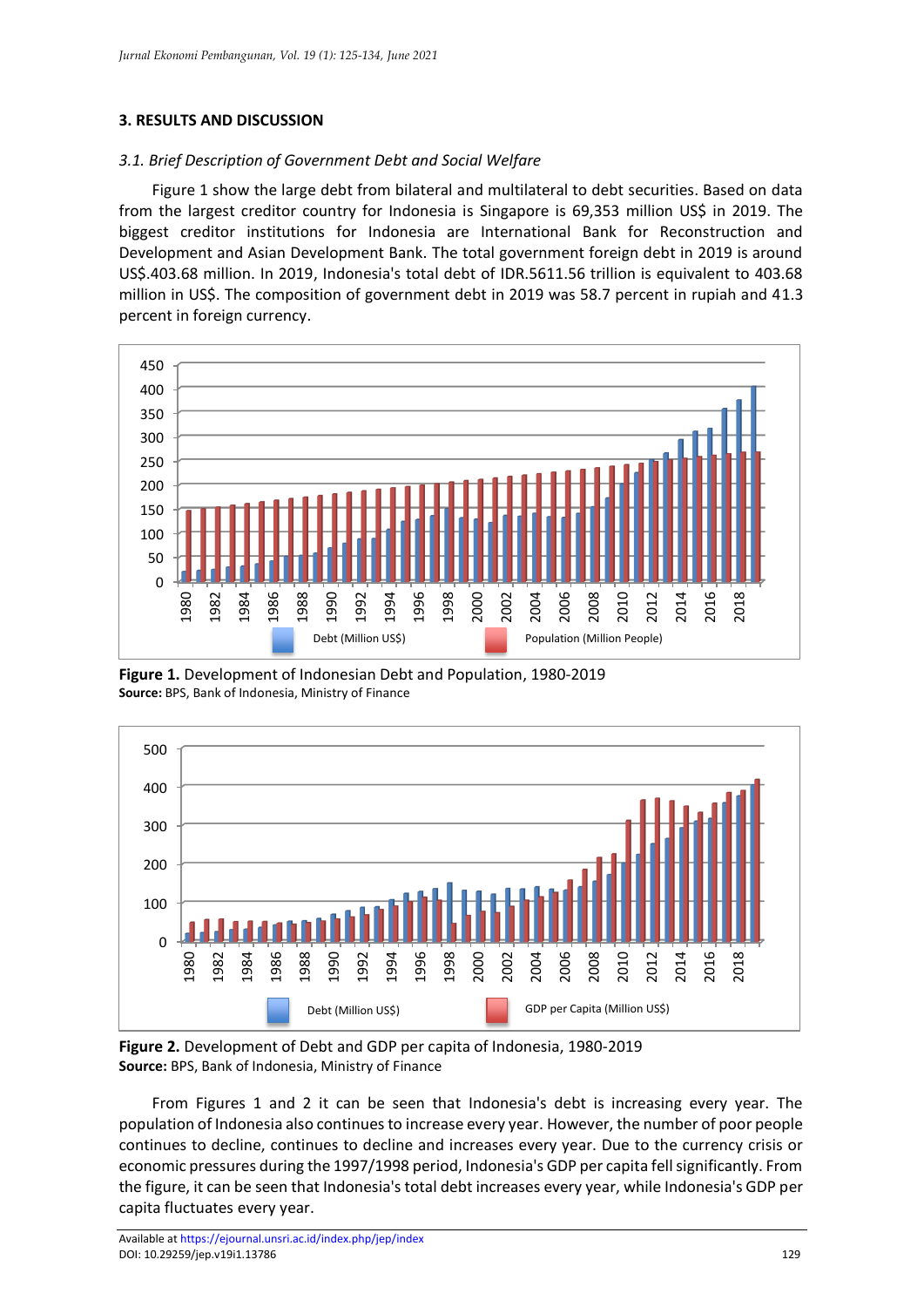# *3.2. Empirical Result of Model Estimation*

First, in this section we present the unit root or stationary test in Table 1, from that test we perform two stages on the level and the first difference to obtain stable data results. A unit root or data stationarity test is performed to see which fixed data is used. Fixed data refers to data with a constant mean and variance over time, and the covariance between time series data, which depends on the time lag between the two periods.

|                  | Critical value | ADF-test |       |                            |          |  |
|------------------|----------------|----------|-------|----------------------------|----------|--|
| Variable         | $(\%)$         | Level    | Prob. | 1 <sup>st</sup> difference | Prob.    |  |
|                  | 1%             | $-4,309$ |       | $-3,831$                   |          |  |
| $\Delta PR$      | 5%             | $-3,574$ | 0,228 | $-3,029$                   | $0,000*$ |  |
|                  | 10%            | $-3,221$ |       | $-2,655$                   |          |  |
|                  | 1%             | $-4,498$ |       | $-3,808$                   |          |  |
| $\triangle GDPC$ | 5%             | $-3,658$ | 0,520 | $-3,020$                   | $0,001*$ |  |
|                  | 10%            | $-3,268$ |       | $-2,650$                   |          |  |
|                  | 1%             | $-4,309$ |       | $-4,323$                   |          |  |
| ∆RDEBT           | 5%             | $-3,574$ | 0,373 | $-3,580$                   | $0,001*$ |  |
|                  | 10%            | $-3,221$ |       | $-3,225$                   |          |  |
|                  | 1%             | $-4,416$ |       | $-4,532$                   |          |  |
| $\Delta INF$     | 5%             | $-3,622$ | 0,062 | $-3,673$                   | $0,002*$ |  |
|                  | 10%            | $-3,428$ |       | $-3,477$                   |          |  |
|                  | 1%             | $-4,309$ |       | $-4,416$                   |          |  |
| $\triangle RTAX$ | 5%             | $-3,574$ | 0,324 | $-3,622$                   | $0,001*$ |  |
|                  | 10%            | $-3,221$ |       | $-3,248$                   |          |  |
|                  | 1%             | $-3,699$ |       | $-4,339$                   |          |  |
| $\triangle POP$  | 5%             | $-2,976$ | 0,553 | $-3,587$                   | $0,028*$ |  |
|                  | 10%            | $-2,627$ |       | $-3,229$                   |          |  |
|                  | 1%             | $-4,416$ |       | $-4,874$                   |          |  |
| $\triangle GDP$  | 5%             | $-3,622$ | 0,975 | $-3,452$                   | $0,000*$ |  |
|                  | 10%            | $-3,248$ |       | $-3,568$                   |          |  |

**Tables 2.** Stationary test results equation

**Note:** The sign \* is level of significant at 5 percent

**Source:** Secondary Data Processed, 2021

One way to identify fixed data is to check whether the mean, variance, and covariance of the data are constant. From ADF-test at level stage indicate that data used has contains unit root, so that variable used is not stationary. Then we conduct testing again at first difference and result indicate that the variable has no unit root, so that the variable has stationary, this can be seen from the ADF-test more than critical value or probability value less than 0.05.

| For Equation 1 |                  |                |           |                |
|----------------|------------------|----------------|-----------|----------------|
| Hypothesis     | trace-statistics | Critical value | Max-Eigen | Critical value |
| $r = 0^*$      | 162,381          | 69,818         | 74,069    | 33,876         |
| $r \leq 1^*$   | 88,311           | 47,856         | 52,612    | 27,584         |
| $r \leq 2^*$   | 35,699           | 29,797         | 25,403    | 14,264         |
| For Equation 2 |                  |                |           |                |
| $r = 0^*$      | 146,63           | 69,818         | 75,986    | 33,876         |
| $r \leq 1^*$   | 70,656           | 47,856         | 43,401    | 27,584         |
| $r \leq 2^*$   | 27,254           | 29,797         | 30,850    | 21,131         |

**Tables 3.** The Results of Cointegration test

Note: \*significant level at 5%

**Source**: Secondary Data Processed, 2021

In this section we also test the cointegration presented in Table 3, this test we do on equations 1 and 2. Cointegration test is a method used to test stationary combinations of linear variables.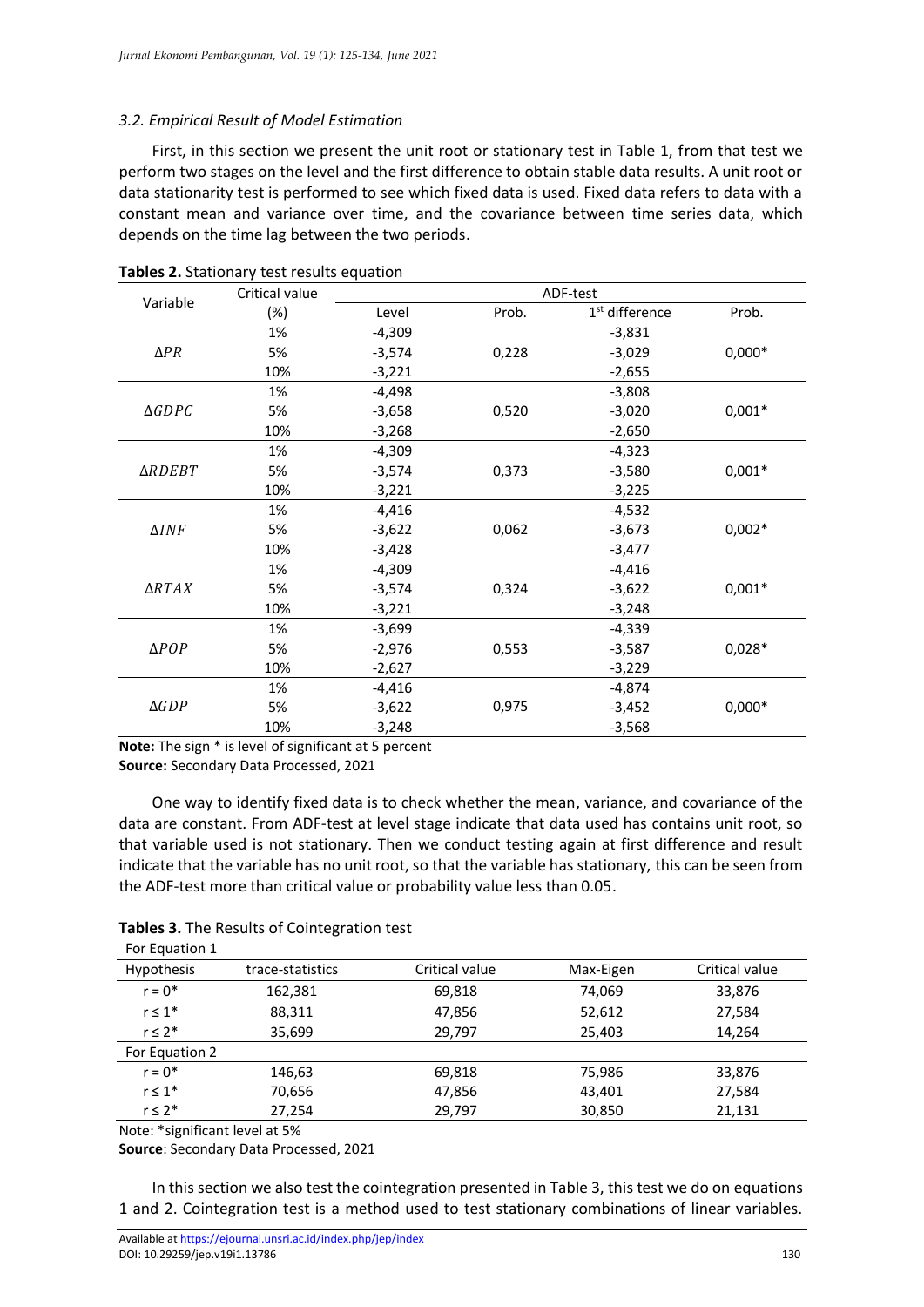Linear variables are non-stationary variance structures of the time series model and are designed to determine the long-run stability of the variables in the equation. Additionally, the cointegration test conduct for looking at the residual value in the data. The cointegration test detection is seen in the trace and max-eigen statistical tests. If the trace and max-eigen values are more than critical values, then the variables in the equation have cointegration and vice versa. Based on the cointegration test results show that the trace and max-eigen values are more than critical values, it can be stated that equations 1 and 2 have cointegration, meaning that the null hypothesis is rejected.

Detection of the classical assumption violation test in two equations is also presented in Tables 4 and 5. The tests consist of normality, autocorrelation, multicollinearity, and heteroscedasticity tests. based on the test results indicate that the data is normally distributed on the results of the JB-test. The equation model also shows that there is no autocorrelation of the DW-test value. Furthermore, the variance inflation factor also shows that the equation model does not violate the multicollinearity assumption. Finally, the model problem model also shows that heteroscedasticity does not occur, so that equations 1 and 2 applied can be declared the best model.

| Dependent variable: ΔPR                                    |                                                                |             |       |                          |
|------------------------------------------------------------|----------------------------------------------------------------|-------------|-------|--------------------------|
| Variable                                                   | Coefficient (Std. Error)                                       | t-Statistic | Prob. | <b>VIF</b>               |
| Long-run Equation                                          |                                                                |             |       |                          |
| Constant                                                   | 43.838*** (5.215)                                              | 8.406       | 0.000 | $\overline{\phantom{a}}$ |
| $\triangle RDEBT_t$                                        | $0.126**$ (0.059)                                              | 2.110       | 0.045 | 1.179                    |
| $\Delta$ INF <sub>t</sub>                                  | 0.061(0.041)                                                   | 1.475       | 0.152 | 1.181                    |
| $\Delta$ RTAX <sub>t</sub>                                 | $-0.222(0.267)$                                                | $-0.832$    | 0.413 | 2.842                    |
| $\Delta GDP_t$                                             | $-1.858***(0.483)$                                             | $-3.839$    | 0.000 | 2.770                    |
| <b>Short-run Equation</b>                                  |                                                                |             |       |                          |
| Constant                                                   | $-0.308(0.773)$                                                | $-0.398$    | 0.693 | $\overline{\phantom{a}}$ |
| $\triangle$ RDEBT <sub>t</sub>                             | $0.139* (0.071)$                                               | 1.961       | 0.062 | 1.721                    |
| $\Delta$ INF <sub>t</sub>                                  | 0.029(0.024)                                                   | 1.190       | 0.246 | 1.575                    |
| $\Delta$ RTAX <sub>t</sub>                                 | 0.198(0.292)                                                   | 0.677       | 0.504 | 1.703                    |
| $\Delta GDP_t$                                             | $-1.747(3.491)$                                                | $-0.500$    | 0.621 | 1.628                    |
| $ECT_{t-1}$                                                | $0.432**$ (0.181)                                              | 2.380       | 0.026 | 1.342                    |
|                                                            | $R^2$ = 0,762; Adj. $R^2$ = 0,724; Prob F-Stat: 42,428(0,000). |             |       |                          |
| Diagnostic test                                            | Statistics test                                                |             |       |                          |
| DW-test                                                    |                                                                | 1.866       |       |                          |
| Normality test                                             | 2.294 (0.772)                                                  |             |       |                          |
| Heteroscedasticity                                         | 1.339 (0.274)                                                  |             |       |                          |
| Note: $Cianifion + low - 1 + *** + 0/$ *** $F0/$ and *100/ |                                                                |             |       |                          |

#### **Tables 4.** Estimation Result of Equation (1)

Note: Significant level at \*\*\*1%, \*\*5%, and \*10%

**Source:** Secondary Data Processed, 2021

The empirical results of the model estimation presented in Table 4 find evidence that in the long-run the debt-to-GDP ratio variable has a significant and positive effect on the poverty rate. This means that the increasing debt-to-GDP ratio will increase poverty rate. These findings support and are in line with studies conducted by Kemal (2001) and Akram (2016). The findings differ on the GDP variable which has a significant and negative effect on the poverty level. These findings support and are in line with studies conducted by Nguyen et al. (2020); Mansi et al. (2020); and Stevans & Sessions (2008). Meanwhile, the tax-to-GDP and inflation variables do not have a significant effect on the poverty level. These findings support and are in line with studies conducted by Rothenberg et al. (2016); and Faisal & Ichsan (2020). The study found that statistically in the short-run the additional debt-to-GDP ratio does not have an impact on the poverty rate. This finding is support and in line with the study by Syaparuddin & Dahmiri (2010), where debt is positively correlated and has an impact on Indonesia's poverty rate. The difference between this study and study conducted by Syaparuddin & Dahmiri (2010) using the variable debt, while in this study using the variable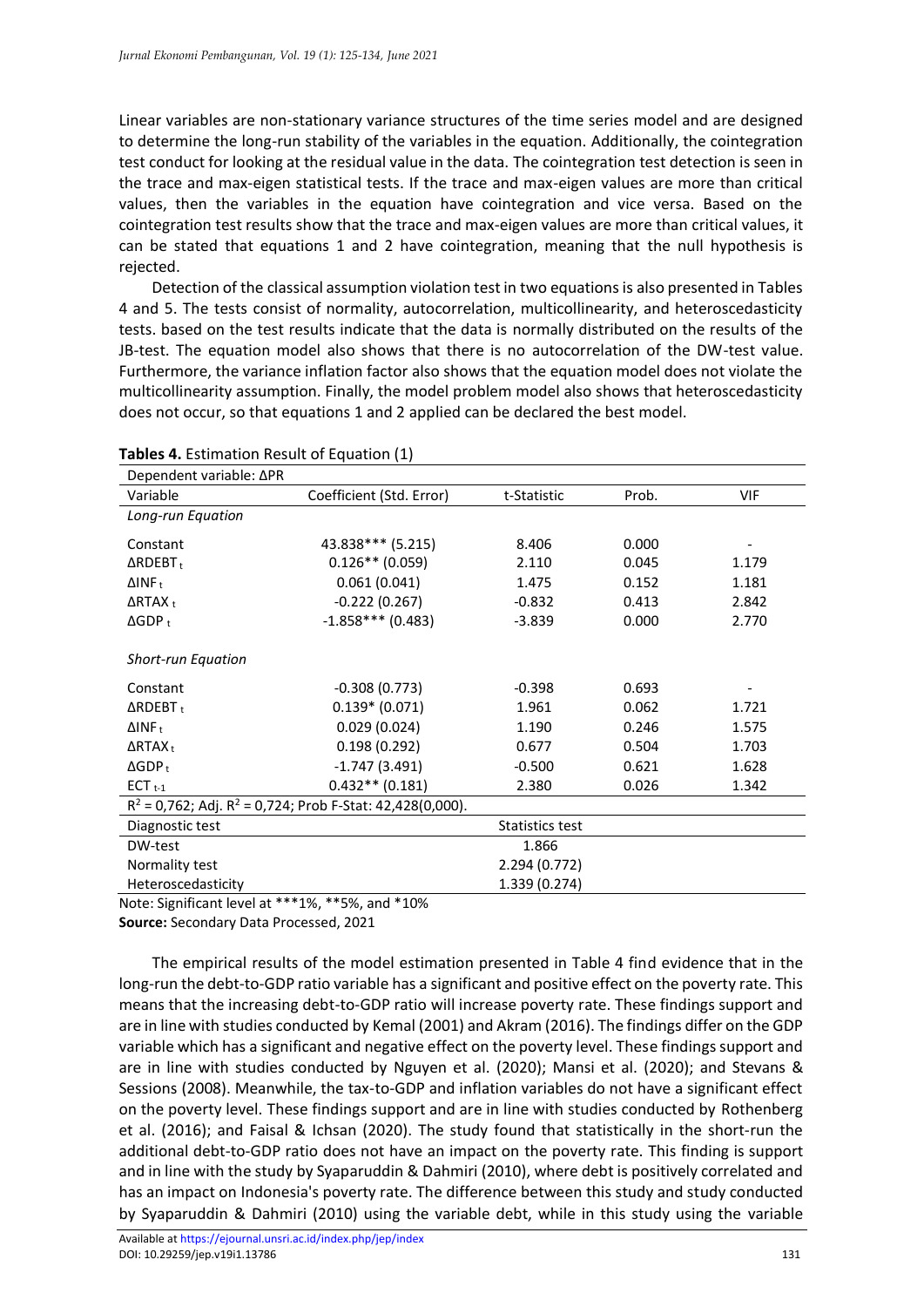additional debt-to-GDP ratio. Meanwhile, the result of equation (1) in the short-run of the inflation variable, tax-to-GDP ratio, and GDP are not significant to the poverty level. These findings support and are in line with studies conducted by Rothenberg et al. (2016); and Faisal & Ichsan (2020).

| Dependent variable: ∆GDPC           |                                                               |             |       |       |
|-------------------------------------|---------------------------------------------------------------|-------------|-------|-------|
| Variable                            | Coefficient (Std. Error)                                      | t-Statistic | Prob. | VIF   |
| Long-run Equation                   |                                                               |             |       |       |
| Constant                            | $-45,312***$ (1,631)                                          | -27,777     | 0,000 |       |
| $\triangle RDEBT_t$                 | $-0,007**$ (0,003)                                            | $-2,078$    | 0,048 | 1,185 |
| $\Delta$ POP <sub>t</sub>           | 10,198*** (0,329)                                             | 30,936      | 0,000 | 3,241 |
| $\Delta$ RTAX <sub>t</sub>          | $-0.047**$ (0.017)                                            | $-2,710$    | 0,012 | 3,354 |
| $\Delta$ INF <sub>t</sub>           | 0,000(0,002)                                                  | 0,228       | 0,821 | 1,181 |
| <b>Short-run Equation</b>           |                                                               |             |       |       |
| Constant                            | $0,061**$ (0,023)                                             | 2,604       | 0,015 |       |
| $\triangle RDEBT_t$                 | 0,003(0,002)                                                  | 1,522       | 0,141 | 1,601 |
| $\Delta$ POP <sub>t</sub>           | $5,876***$ (1,051)                                            | 5,586       | 0,000 | 1,831 |
| $\Delta$ RTAX <sub>t</sub>          | $-0,002(0,010)$                                               | $-0,185$    | 0,854 | 1,967 |
| $\Delta$ INF <sub>t</sub>           | $0,001**$ (0,000)                                             | 2,371       | 0,026 | 1,430 |
| $ECTt-1$                            | 0,038(0,109)                                                  | 0,348       | 0,730 | 1,478 |
|                                     | $R^2$ = 0,990; Adj. $R^2$ = 0,989; Prob F-Stat: 64.319(0,000) |             |       |       |
| Diagnostic test<br>Statistics test  |                                                               |             |       |       |
| DW-test                             | 1,632                                                         |             |       |       |
| Normality test                      | 2.613(0,291)                                                  |             |       |       |
| Heteroscedasticity<br>2,060 (0,114) |                                                               |             |       |       |

|  | Tables 5. Estimation Result of Equation (2) |  |  |  |
|--|---------------------------------------------|--|--|--|
|--|---------------------------------------------|--|--|--|

Note: Significant level at \*\*\*1%, \*\*5%, and \*10%

**Source:** Secondary Data Processed, 2021

Empirical result from Tables 5 found that statistically in the short-run the additional debt-to-GDP had no significant effect on GDP per capita in Indonesia, while in the long-run it had a significant effect on GDP per capita. This findings are also found in study by Butkus et al. (2015); and Spilioti (2015). study them stated that debt-to-GDP has an impact on GDP per capita, this study using the additional debt-to-GDP variable, the findings of equation (2) also looks at the short and long-run effects from the population, tax-to-GDP, and inflation variables. The findings show that in the shortrun the population and inflation are significant and positively correlated on the poverty level, but tax-to-GDP ratio had no significant to GDP per capita. Meanwhile, in the long run, the population and tax-to-GDP are significant to GDP per capita. Total population has a positive correlation, while tax-to-GDP has a negative correlation, and we also finds that the inflation variable had no significant on GDP per capita.

## **4. CONCLUSIONS**

The conclucion of this study that in the short-run, additional debt-to-GDP was not significant to the poverty level and GDP per capita. Meanwhile, the long-run, additional debt-to-GDP is significant to the poverty level and GDP per capita. The results also find that in the long run additional debt-to-GDP is positively correlated with poverty levels in Indonesia, meaning that additional debt-to-GDP increases the poverty rate in Indonesia. Meanwhile, for GDP per capita, additional debt-to-GDP has a negative correlation, this means that additional debt-to-GDP reduces GDP per capita in Indonesia. This study also finds in equation 1 that in the short-run inflation, taxto-GDP, and GDP are not significant to the poverty rate. Meanwhile, the long run, the additional debt-to-GDP ratio and GDP variable is significant to the poverty rate, and has a positif and negative correlation. The findings in equation 2 also looks at the short-run population and inflation are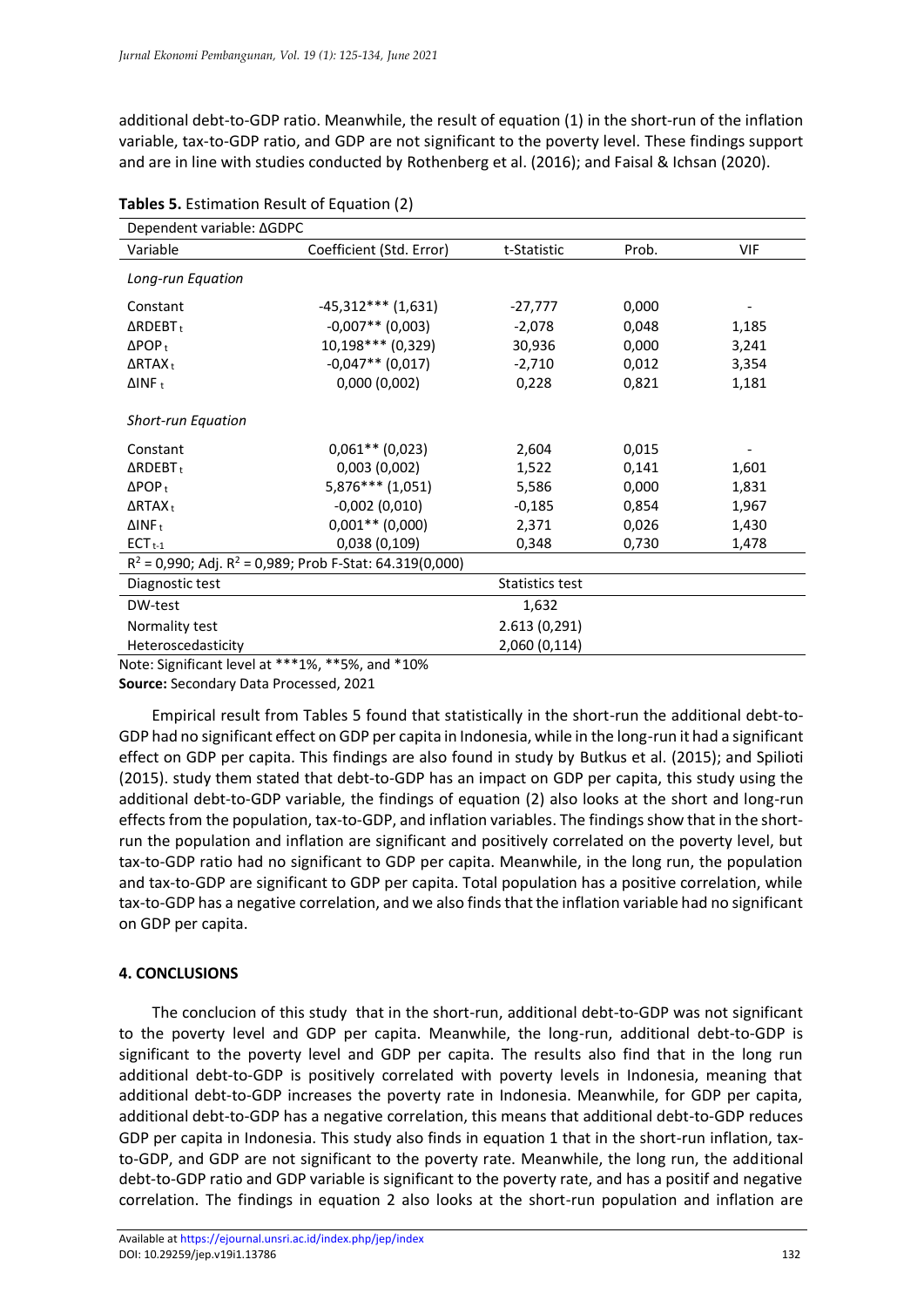significant and positively correlated with the poverty level, but tax-to-GDP ratio is not significant on GDP per capita. Meanwhile, the long run, the population and tax-to-GDP are significant to GDP per capita. Total population has a positive correlation, while tax-to-GDP ratio has a negative correlation.

## **REFERENCES**

- Akram, N. (2016). Public Debt and Pro-Poor Economic Growth: Evidence from South Asian Countries, *Economic Research-Ekonomska Istraživanja,* 29(1), 746-757. http://dx.doi.org/10.1080/1331677X.2016.1197550.
- Anning, L., Ofori, C. F. & Affum, E. K. (2016). The Impact of Government Debt on the Economic Growth of Ghana: A Time Series Analysis from 1990-2015. *International Journal of Innovation and Economic Development, 2*(5), 31-39. http://dx.doi.org/10.18775/ijied.1849-7551- 7020.2015.25.2004.
- Arsyad, L. (2010). *Ekonomi Pembangunan*. Yogyakarta: UPP STIM YKPN.
- Badan Pusat Statistik. 2020. *Indonesia Statistics year 1980-2019*. Jakarta: Badan Pusat Statistik. [www.bps.go.id](http://www.bps.go.id/)
- Butkus, M., Cibulskiene, D., Garsviene, L., & Seputiene, J. (2015). The Heterogeneous Public Debt– Growth Relationship: The Role of the Expenditure Multiplier. *Sustainability, 13,* 4602. https://doi.org/10.3390/su13094602.
- Eisner, R. (2000). Budget Deficit: Rhetoric and Reality. *The Journal of Economic Perspectives*, *3*(2), 73-93. http://dx.doi.org/10.1257/jep.3.2.73.
- Faisal, M., & Ichsan, I. (2020). The Analysis of Economic Growth, Unemployment Rate and Inflation on Poverty Levels in Indonesia: Using the Vector Error Correction Model. *Journal of Malikussaleh Public Economics, 3*(2), 42-50. https://doi.org/10.29103/jmpe.v3i2.3210
- Gang, I. N., & Khan, H. A. (1999). *Foreign Aid and Fiscal Behavior in Bounded Rationality Model: Different policy regimes Different Policy Regimes*. *Empirical Economics, 24*, 121–134. https://doi.org/10.1007/s001810050047.
- Gurtner, B. (2010). The Financial and Economic Crisis and Developing Countries. *International Development Policy*, *1*, 189-213. https://doi.org/10.4000/poldev.144
- Handra, H., & Kurniawan, B. (2020). Long-run Relationship between Government Debt and Growth the Case of Indonesia. *International Journal of Economics and Financial Issues, 10*(1), 96-100. https://doi.org/10.32479/ijefi.8956
- Hanif, F., & Pasaribu, S. H. (2018). *Analisis Hubungan Utang Luar Negeri Terhadap Pertumbuhan Ekonomi Di Negara Berkembang. Disertasi.* Bogor: Insititut Pertanian Bogor.
- Hardini, M., & Wasiaturrahma, W. (2020). Social capital dimensions and individual happiness in Indonesia: The micro-level study. *Jurnal Ekonomi Pembangunan, 18*(2), 147-162. doi:https://doi.org/10.29259/jep.v18i2.12753
- Imron, A. (2012). Strategi dan Usaha Peningkatan Kesejahteraan Hidup Nelayan Tanggulsari Mangunharjo Tugu Semarang Dalam Menghadapi Perubahan Iklim. *Riptek 6*(1), 27-37.
- Kemal, A. (2001). Debt Accumulation and Its Implications for Growth and Poverty. *The Pakistan Development Review, 40*(4), 263-281. http://www.jstor.org/stable/41260402
- Kusumasari, D. (2020). External debt of Indonesia: From debt-led growth to growth-led debt?. *Jurnal Ekonomi Pembangunan, 18*(1), 21-30. doi:https://doi.org/10.29259/jep.v18i1.10801
- Mankiw, N.G. (2009). *Principle of Macroeconomics*. (5thed). New York: Worth Publisher.
- Mansi, E., Hysa, E., Panait, M., & Voica, M. C. (2020). Poverty—A Challenge for Economic Development? Evidences from Western Balkan Countries and the European Union. *Sustainability, 12*, 7754. https://doi.org/10.3390/su12187754.
- Matiti, C. (2013). The Relationship Between Public Debt and Economic Growth in Kenya, *International Journal of Sciences and Project Planning Management*, *1*(1), 1-21.